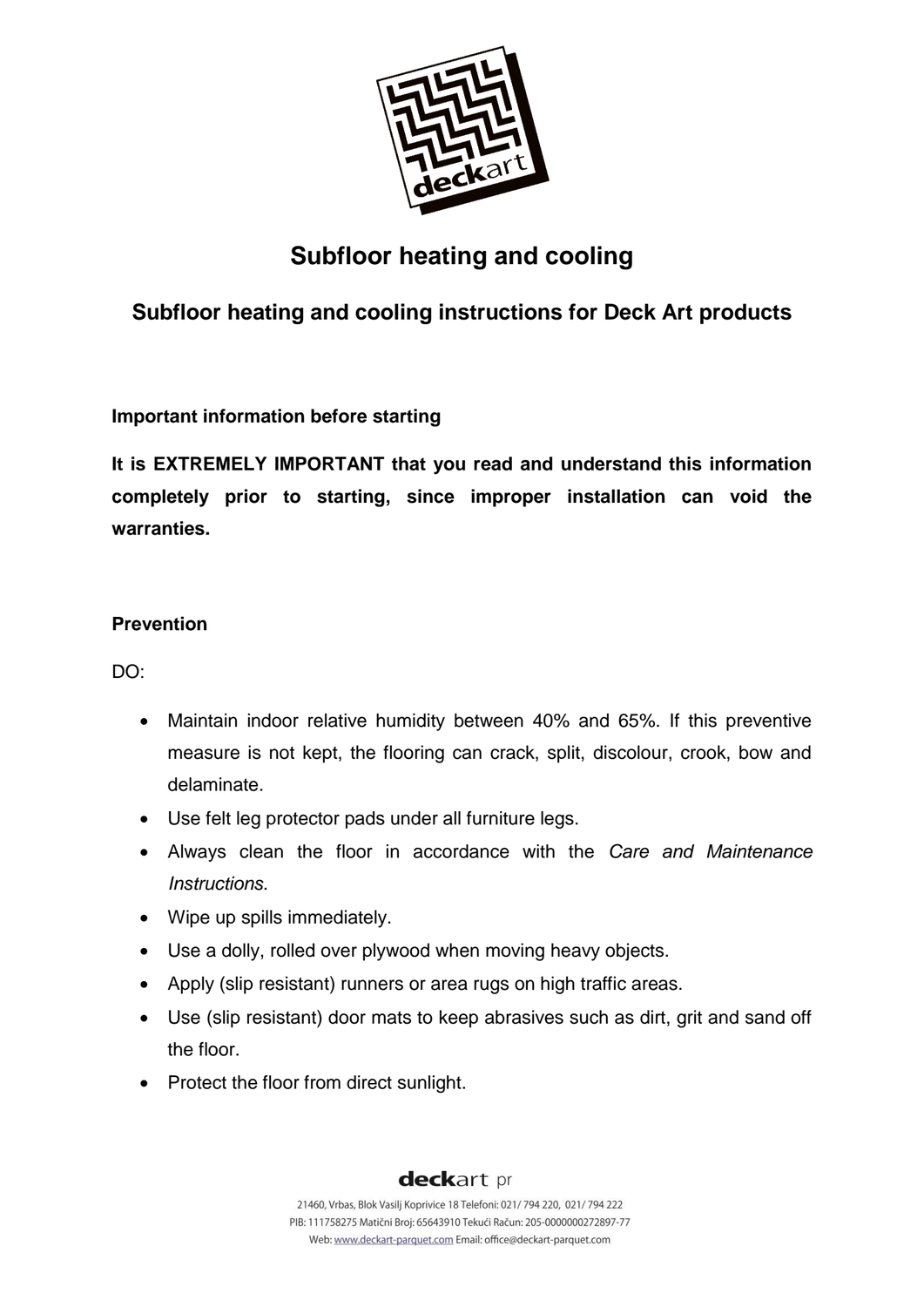

Replace narrow, hard furniture rollers with wide rubber ones.

#### DON'T:

- Allow water to retain on the floor.
- Walk on the floor with any hard and/or sharp object protruding from the sole.
- Use cleaning products that are abrasive or contain alkaline, ammonia, bleach, soap, citrus.
- Let furniture stand on the floor on small hard legs.
- Use a steam mop or any machine as you risk damaging the finish of the floor.

Radiant heating is a growing source of heating both in residential and commercial installations. Deck Art flooring can be installed over radiant heat as long as you understand radiant heat and how it can impact wood flooring, what precautions to take, and what type of wood flooring to use.

Prior to installation of Deck Art flooring or radiant heat system it is important that our guidelines are followed in strict accordance.

For the flooring to remain in good condition, the indoor temperature must remain stable. Sudden fluctuations in temperature and relative humidity will cause the flooring to shrink, expand, contract, crack, cup and bow excessively.

A subfloor heating system is a "slow" system; it takes longer for a room to reach the desired temperature and for the heat to dissipate. To minimize the effect that rapid changes in temperature will have on the wood floor, it is recommended that an outside thermostat be installed. Unlike conventional heating systems, which switch on as needed, radiant systems work most effectively and with less trauma to the

# deckart pr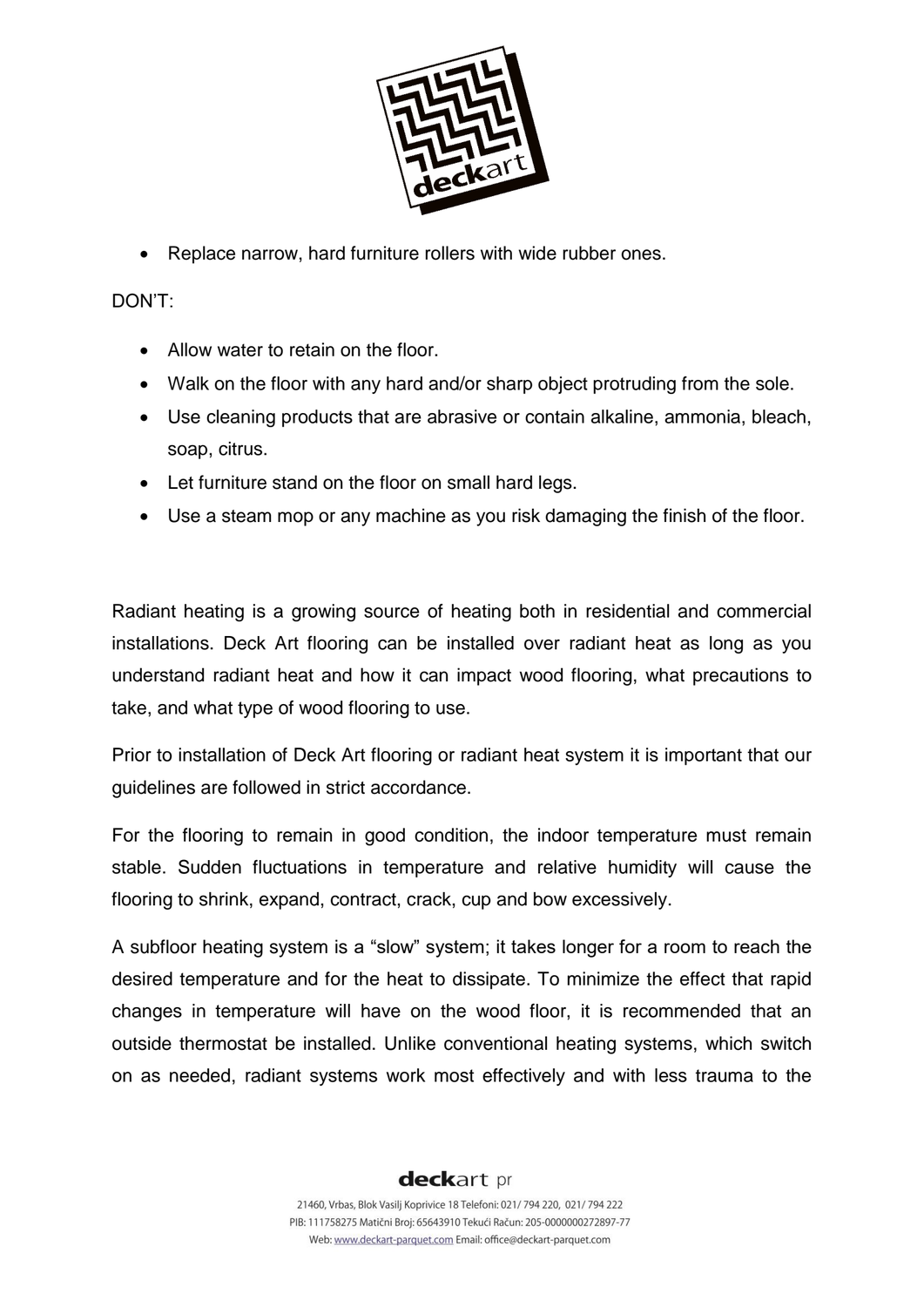

wood floor if the heating process is gradual, based on small incremental increases in relation to the outside temperature.

**NOTE:** Warranty voids can be caused by rugs, carpets, and cupboards with limited space underneath as these can cause the heat to build up, resulting in shrinkage of joints causing cracks.

Deck Art flooring with a top layer of the following wood species can be used in combination with subfloor heating (either as the main source of heat or as additional heating) and subfloor cooling:

- European Oak
- European Ash

The instructions you will need to follow are provided in the following text.

**NOTE:** In geographic areas that experience extreme climate and humidity conditions, it is natural, due to the inherent properties of wood, for some minor expansion and contraction to occur which could result in visual changes such as gapping or cupping. These occurrences are not covered by warranty but should selfcorrect with seasonal climate changes. To minimize this visual change it is important that the relative room humidity never comes below 40% or exceeds 65%.

# deckart pr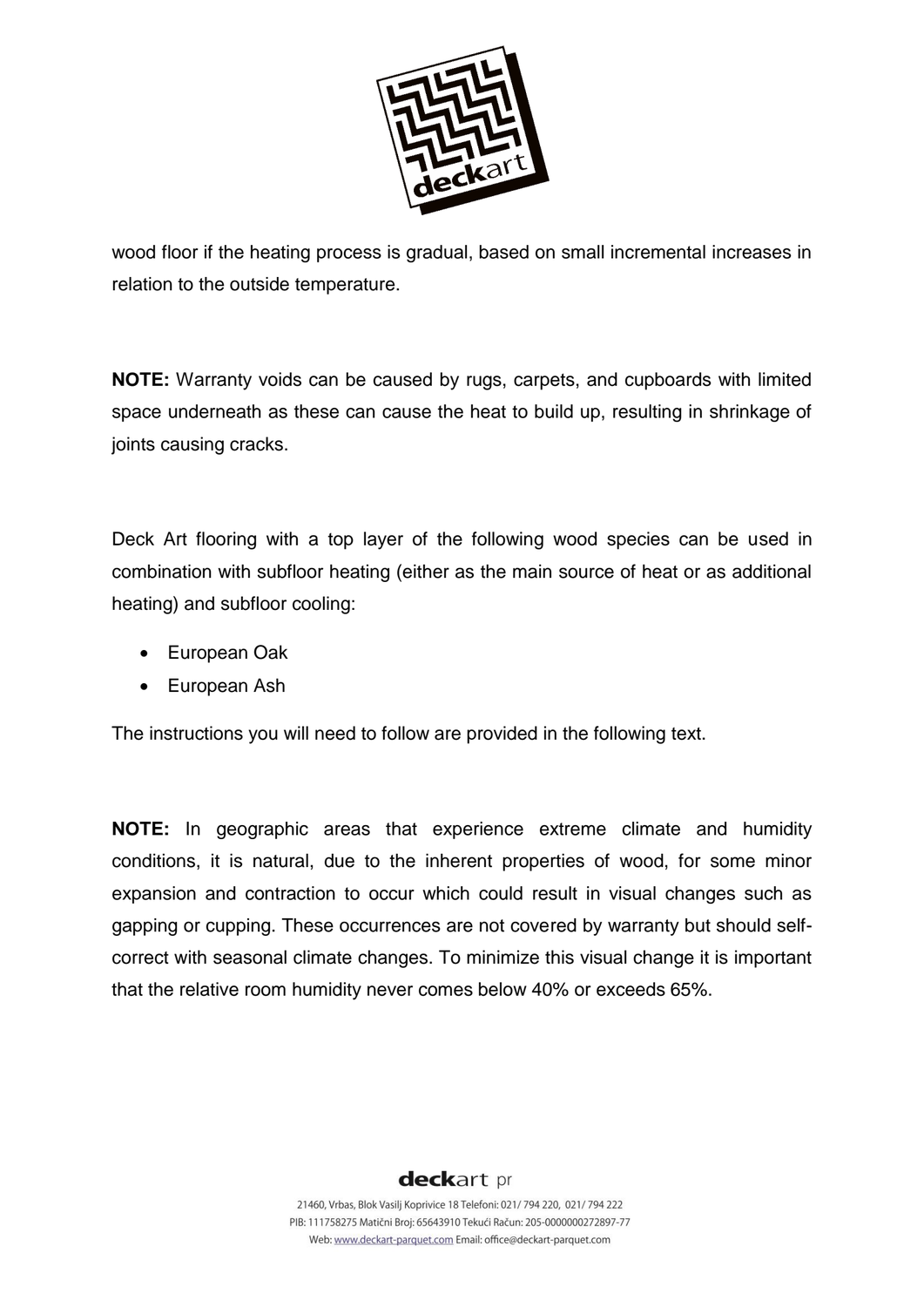

### **Installation methods**

Option 1:

Glue the flooring directly onto the concrete. Make sure that the concrete is formretaining and level.

**NOTE:** The subfloor should be flat to within 5mm in 3m radius or 2mm in 2m radius.

If you choose to glue the flooring directly onto the concrete (Option 1) we recommend that you take the following steps:

- Allow sufficient time to pass for the concrete to dry (minimum 60 days) before testing for moisture content.
- Test the concrete for moisture content prior to installing the flooring.
- The acceptable moisture limit is approximately 2%.
- If readings exceed these limits, use an appropriate vapor retarder compatible with the adhesive to be applied.
- Apply a primer compatible with the adhesive and, if necessary (always when below grade) place moisture barrier.
- Using an adequate adhesive, glue the boards on top within 24 hours with the help of a toothed steel adhesive trowel recommended by the adhesive manufacturer.
- Make sure that pressure is applied to the boards for 24 hours after being glued into place using at least a 20kg weight per m².

deckart pr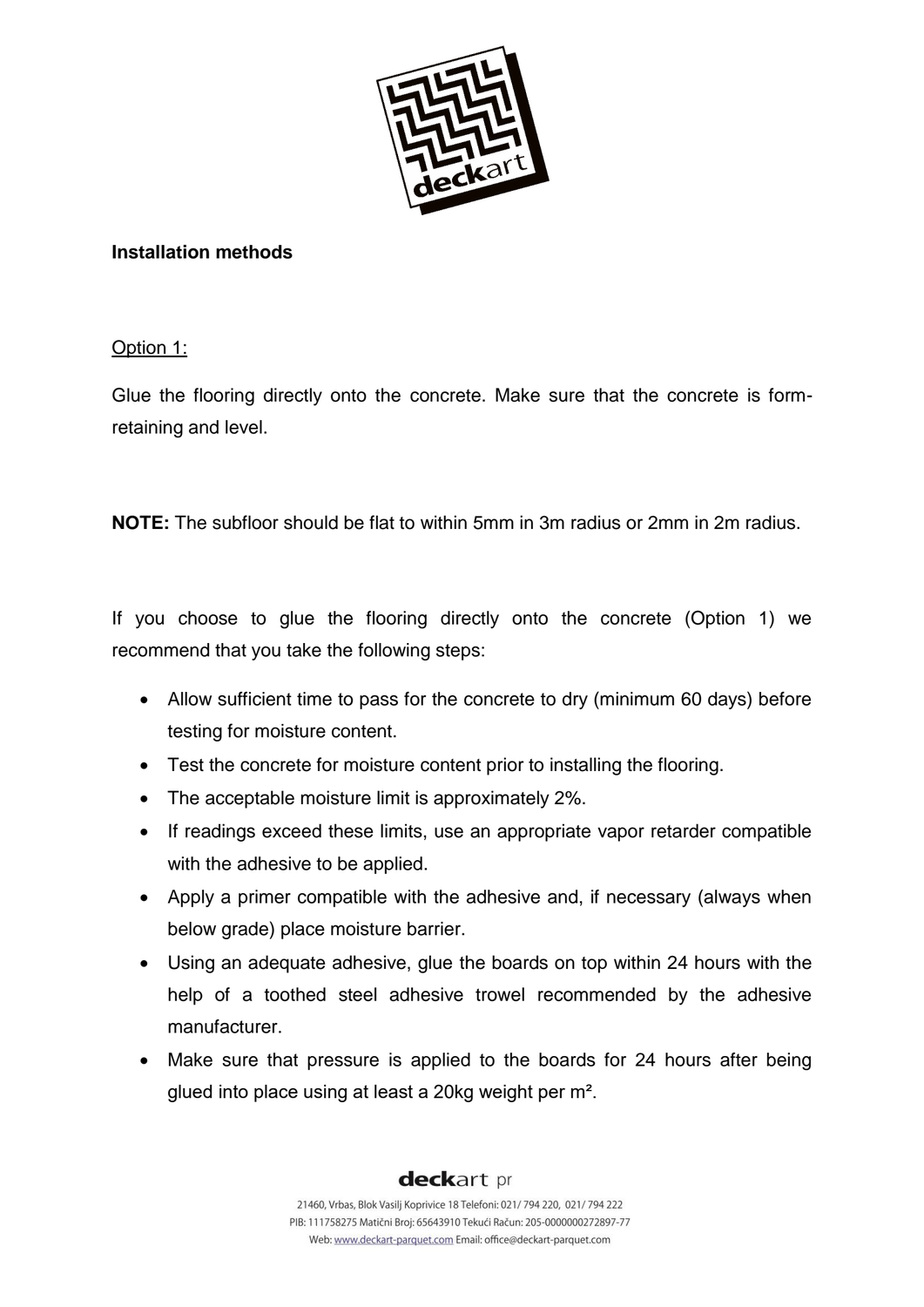

#### **How effective is wood as an insulator?**

Wood is an outstanding thermal insulator: unlike a stone floor, it does not feel cold. Although wood is slightly slower to heat up, it retains the heat for longer thanks to its excellent insulating properties. However, to ensure good heat emission, the conductivity resistance (Rc value) of the wooden floor should not be too high. This is determined by the thickness and composition of the flooring. If it is established at an early stage that the Rc value of the flooring is more than permitted, the maximum allowable Rc value could be raised. Possible adjustments to inflow and outflow temperature, the centre-to-centre distance of pipes or the thickness of the layer on top of the pipe to the surface of the topping should then be thoroughly assessed.

#### **Technical values**

| Rc value of the 13mm thick flooring | $0.068$ m <sup>2</sup> K/W          |
|-------------------------------------|-------------------------------------|
| Rc value of the 11mm thick flooring | $0.044 \; \text{m}^2 \; \text{K/W}$ |

### **Heating up before laying the flooring**

• Before you use the subfloor heating system for the first time, the sand/cement screed should be at least 42 days old. Set the temperature to 20 °C on the first day of use, and then raise it by 5 ºC every day.

deckart pr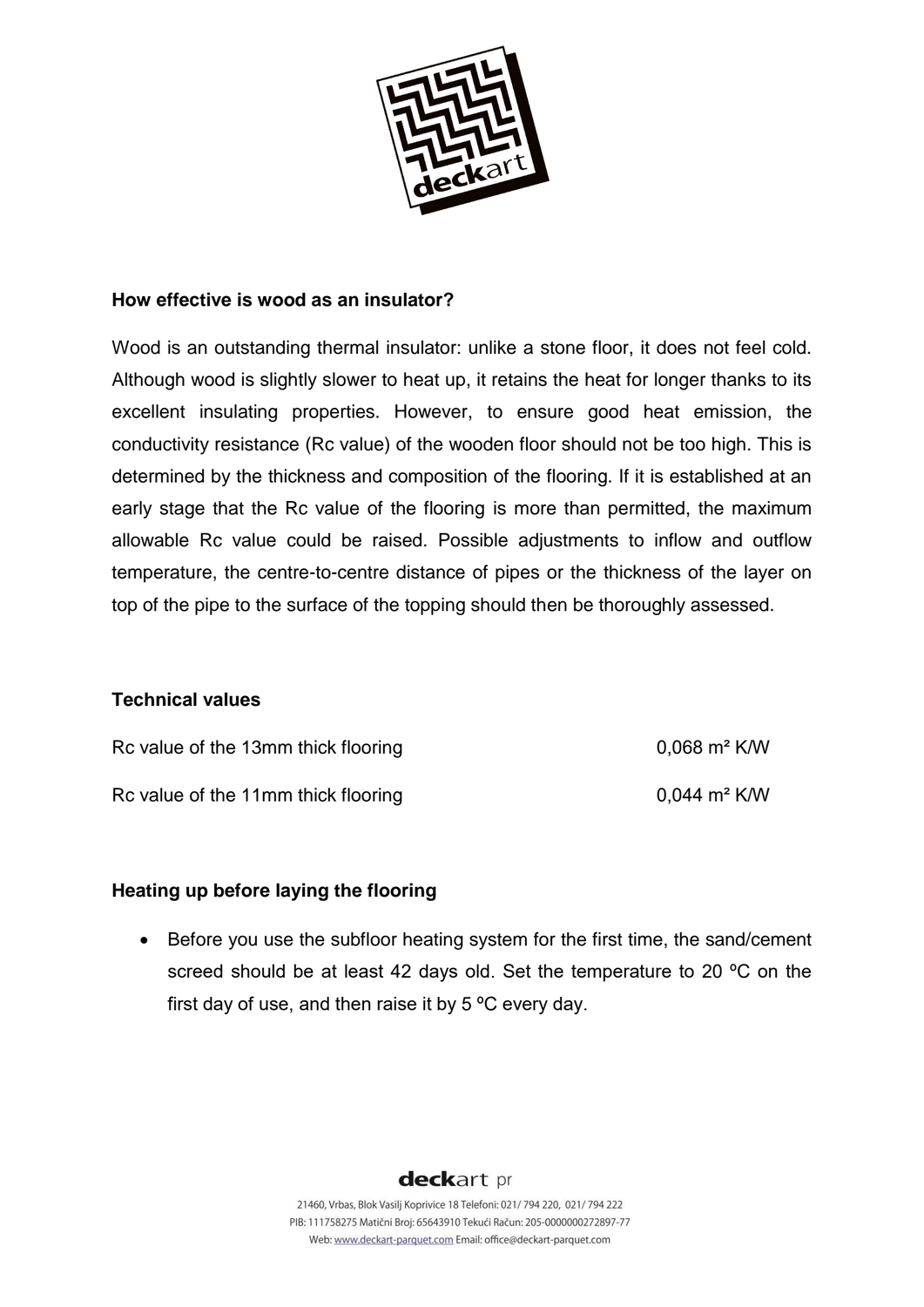

- Make sure that the supply water temperature does not exceed 45°C. Maintain this maximum temperature for at least 24 hours per centimeter of floor thickness.
- The lowering of the water temperature should also be in increments of 5  $^{\circ}C$ every 24 hours until you reach a water temperature of 20 ºC.
- The entire heating process takes 14 days ensure good ventilation during this period to allow moisture to escape. Check the concrete for residual moisture after this process. This must not exceed 2% for a concrete subfloor.
- With radiant-heat systems, a pressure test must be performed and documented by a qualified installer prior to beginning the installation of the wood flooring.
- Check heat system manufacturer guidelines.
- The heating system has to be turned off before installation.

# **Heating up after laying the flooring**

When laying the flooring, the concrete temperature should be between 15 °C and 18 ºC. Maintain this temperature for at least 5 days after laying, then you can slowly raise the temperature (1 to 2 ºC every day) until you reach the desired temperature or the maximum permissible temperature.

- The residual moisture in the floor must be no more than 2% for a concrete subfloor.
- The maximum contact temperature of the concrete subfloor is 28 °C. The contact temperature is the temperature of the surface of the concrete floor, measured 3 heating days after setting the temperature (depending on the depth of the pipes).

# deckart pr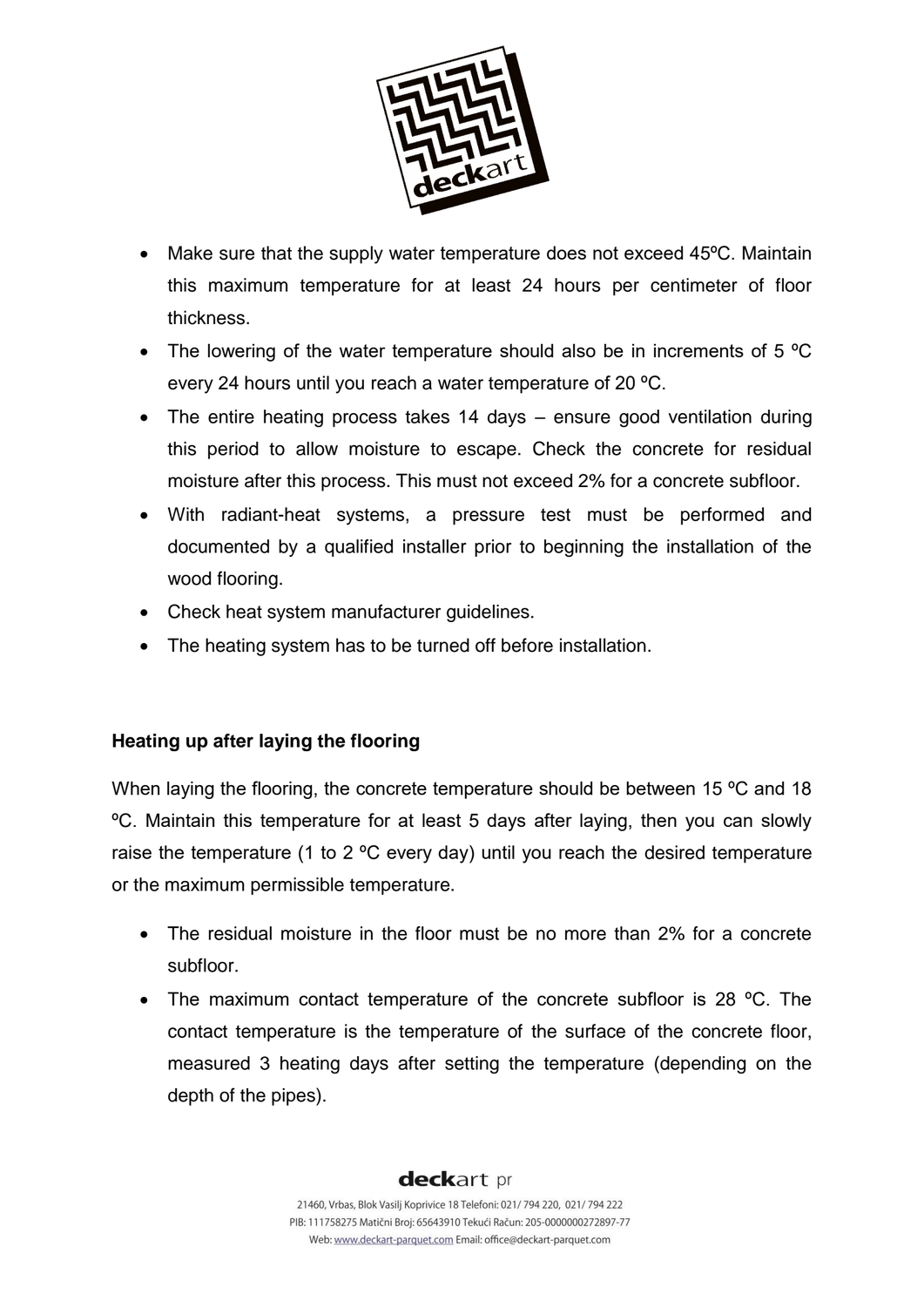

# **Heating during the season**

- Raise the temperature very gradually at the start of the heating season, and lower it again very gradually at the end (1 to 2 ºC every day).
- To keep the floor as stable as possible, do not create any difference in day and night temperatures
- Seasonal gapping can be expected.

# **Key points**

- The Relative Humidity (RH) in the room must be between 40% and 65%. Measure the RH using a well calibrated measuring hygrometer in a nondraughty room 15 cm above the floor. If the RH is too low, cracks may form.
- It is highly recommended that the radiant heat system be designed specifically to accept a wood floor.
- Use of an in floor temperature sensor as well as a separate thermostat for the individual room is required.
- Radiant heat is dry heat. A humidification system may be necessary to maintain wood flooring in its comfort zone.
- The cover on water pipes must be at least 30mm thick to ensure a good distribution of heat
- The maximum contact temperature of the cement screed is 28 °C.
- Heat the room at a steady temperature.
- Follow the heating protocol before, during and after installation.

# deckart pr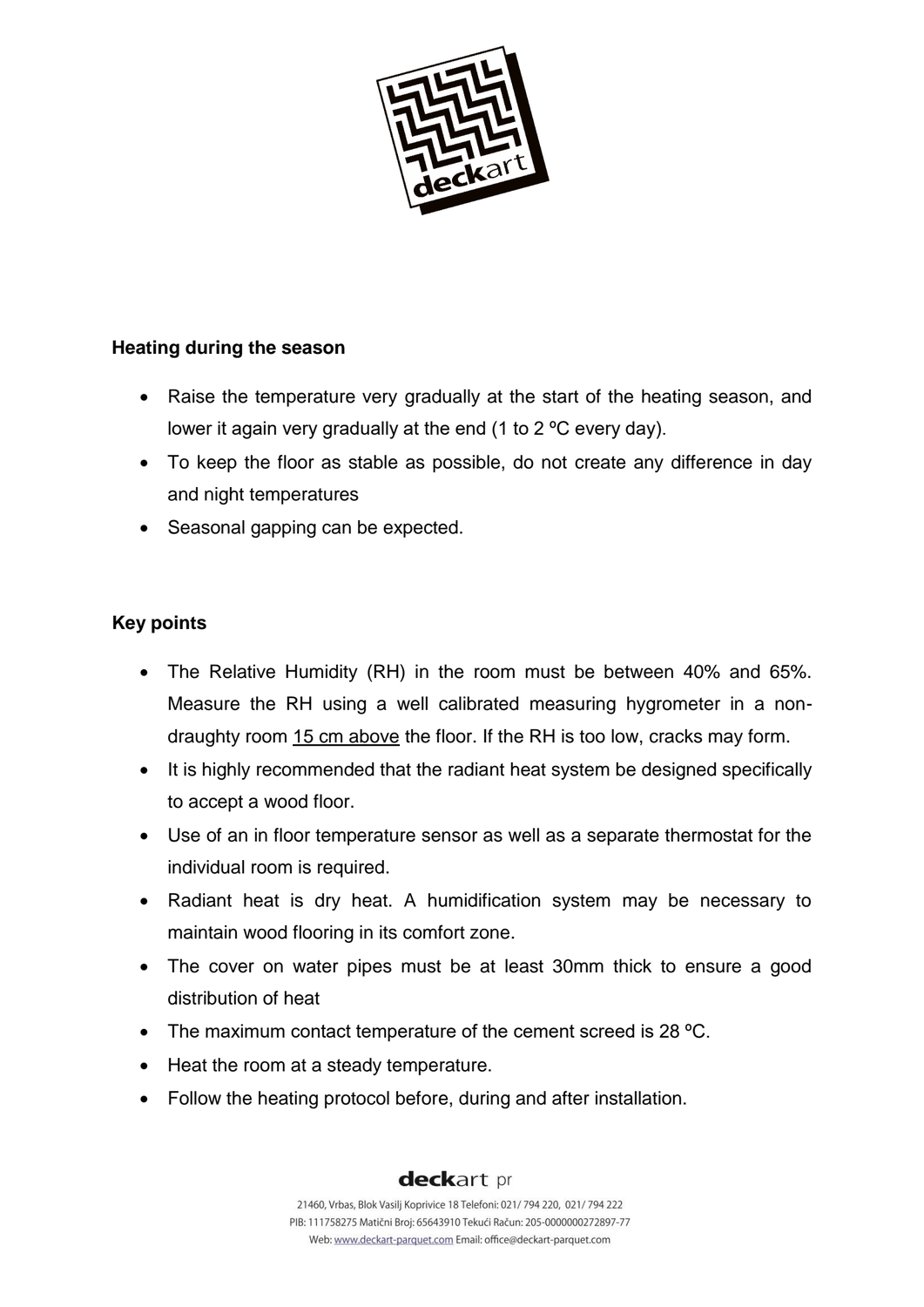

- When you begin to turn up the subfloor heating again in winter, do so gradually (raise the temperature approximately 1 to 2 ºC every day).
- Remove all dust and always apply a primer.
- The concrete needs to be of excellent quality. It is essential that 20 kg of pressure per m² be applied to each board immediately after gluing into place.
- Use a two-component adhesive.
- Apply the adhesive using the appropriate trowel recommended by the adhesive manufacturer
- Placing rugs on top often causes discoloured areas; do not place cupboards with no space underneath
- Cracks and shrinkage joints are often caused by insufficient RH and/or an excessively high flooring temperature.
- For a subfloor cooling system, condensation protection must be installed.

### **Guarantee**

We guarantee a stable product and also give a guarantee against delamination, excessive deformation and cracking.

It is necessary to install heat sensors for measuring the subfloor temperature in such a way that they provide permanent access to recorded values through temperature reports during the process of heating.

Installation should be carried out in accordance with the above instructions.

The subfloor cooling system must include condensation protection.

# deckart pr